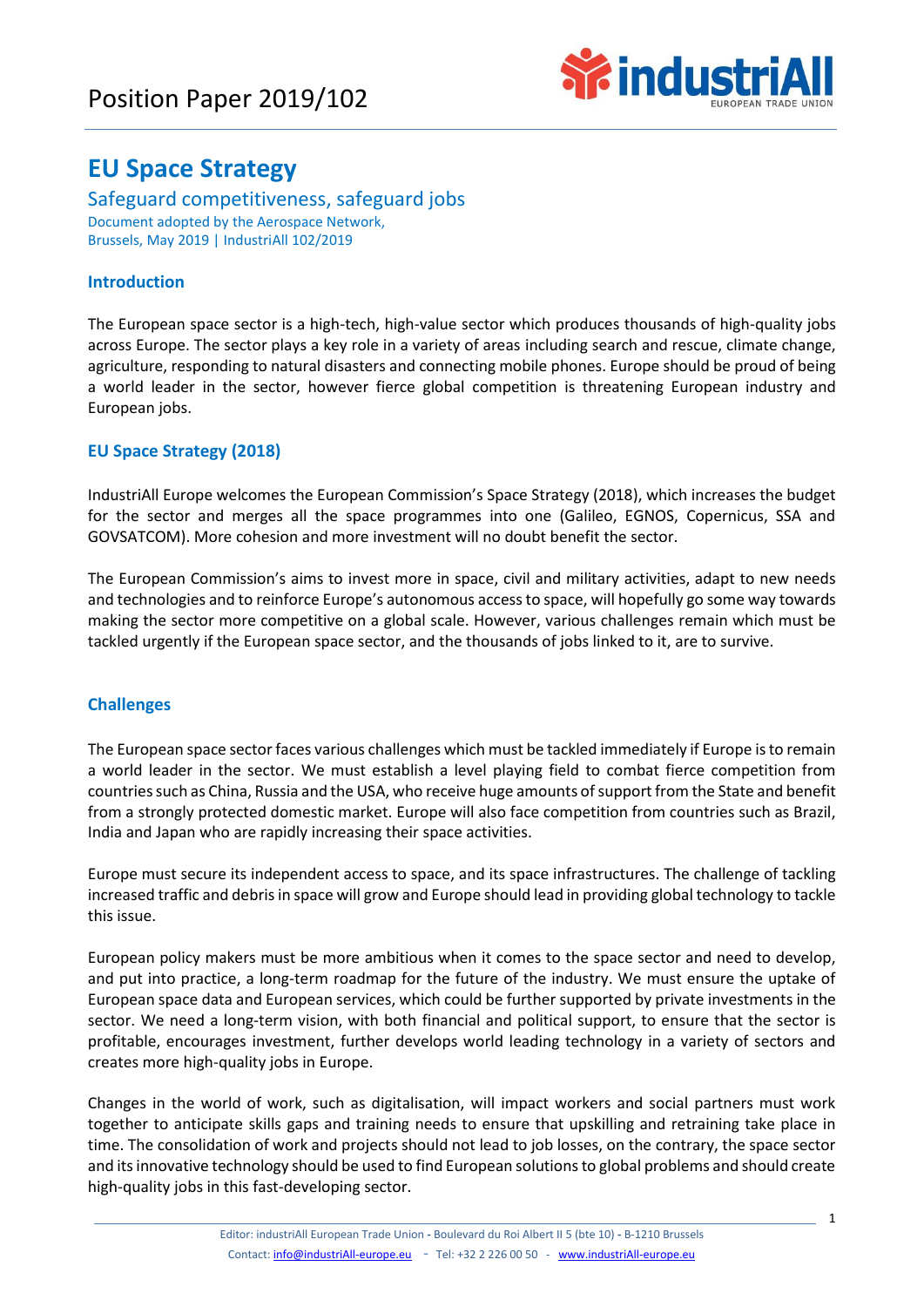# **Our demands**

IndustriAll Europe calls for:

### **Industrial policy:**

- A clear and strong commitment from EU policy makers in relation to **investment in the EU space sector**, including committing to using European launchers for European needs particularly for institutional launching, to ensure that it remains a world leader;
- EU policy makers to shape an **ambitious policy for the space sector**, guaranteeing European independence on many topics (e.g. environmental, technological, strategical and employment);
- Policy makers to consider the notion of **geographical return** as a factor of European cohesion, not as a restraint on profitability;
- EU policy makers to identify mechanisms to **level the global playing-field** in the space sector, which faces fierce competition from third countries who receive huge amounts of state aid, and to consider protecting the European industry by exclusively awarding Member States contracts for national satellite launchers;
- EU policy makers to **simplify and streamline the existing EU legal framework** on space policy and to work intelligently and effectively with ESA;
- EU policy makers to ensure that **small and medium-sized enterprises (SMEs)**, including suppliers, have the same market opportunities as large corporations;
- EU policy makers to significantly **reduce the administrative burden** for interested parties and beneficiaries receiving European support, which disadvantages SMEs who have less resources than large corporations;
- **Social partners** to be involved in the further development of a **European industrial policy** for the space sector;
- EU policy makers to have the right to **scrutinise the industrial strategy** for the sector, which is strategic for Europe.

#### **Social issues:**

- Employers to consider the space sector as a **strong potential source of job growth**, and therefore social cohesion;
- Employers to **respect European social legislation in their own countries**, including information and consultation rights, while noting that ArianeGroup is still to set up a European Works Council (at time of print);
- Employers to commit to respecting and upholding the **highest levels of social standards** for their workforce that goes beyond minimum requirements;
- Employers to uphold the principle that **savings from cut backs and restructuring should not be seen as profits for the company and its shareholders**, but should be reinvested in the company with the aim of securing jobs and improving working conditions;
- Social partners to jointly identify the opportunities and challenges in light of **digitalisation and automation** in the sector, to ensure that workers are informed and consulted on any changes;
- Social partners to work together to **identify skills gaps, deliver up-skilling, enable the transfer of knowledge** between employees and to encourage young people with the desired skills into the sector;
- A commitment from employers that the **consolidation of projects will not lead to job losses,** this includes **ending the current restructuring within the ArianeGroup and the potential 2300 job losses** (a quarter of its European workforce), which is of greatest urgency to the European space sector;
- To ensure that within the aforementioned consolidation process, the **SMEs in the supply chain of ArianeGroup are not disproportionately affected,** and due to their vulnerability in comparison to large corporations, for protective measures to be taken if needed.